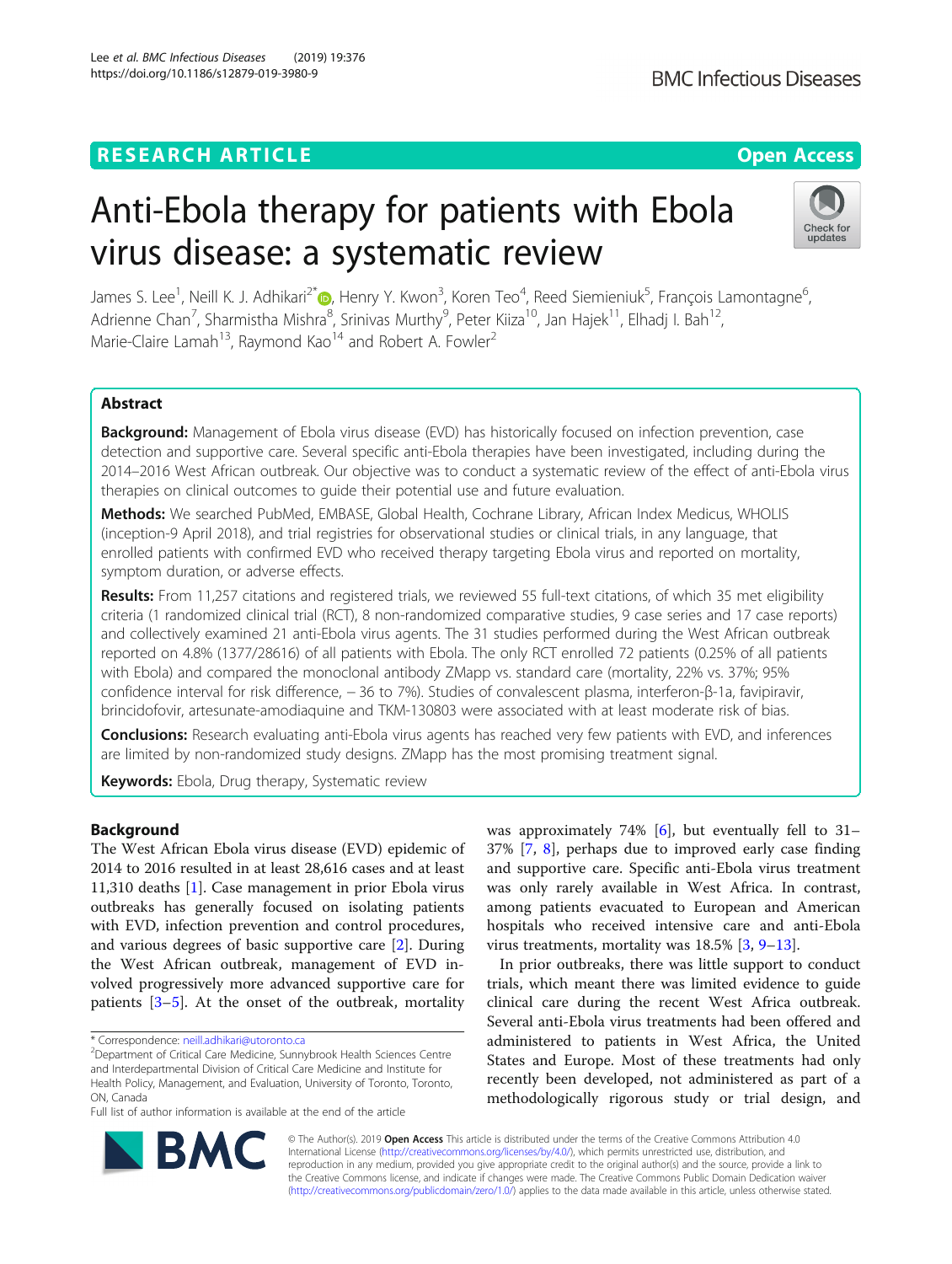therefore their net effects are unknown. To assess their potential benefit, we systematically reviewed the literature for all clinical studies that included specific anti-Ebola virus treatments administered to patients with EVD and reported on mortality, symptom duration, or adverse effects.

## Methods

There is no published protocol for this review.

# Literature search

With the assistance of a medical librarian, we searched MEDLINE, EMBASE, Global Health, Cochrane Library, African Index Medicus, and World Health Organization Global Index Medicus (WHOLIS) from inception to 9 April 2018. In MEDLINE and EMBASE, controlled vocabulary terms were combined with keywords for EVD and a broad range of study design terms, including but not limited to a sensitive search filter for randomized clinical trials (RCTs) of therapy [\[14,](#page-9-0) [15](#page-9-0)]. Full details of the searches are available in Additional file [1.](#page-8-0) We also searched Google, Google Scholar, and trial registries' websites [\[16](#page-9-0)–[19\]](#page-9-0). The reference lists of all relevant retrieved manuscripts were screened and hand-searched, and Ebola clinical care experts were consulted to identify any additional studies.

#### Selection criteria

We included studies with at least one patient with confirmed EVD of any age who received a therapy specifically targeting Ebola virus itself or its clinical consequences (including blood component-based strategies) and reporting on at least one outcome of interest (mortality, symptom duration after anti-Ebola treatment initiation, and adverse effects of the treatment). Eligible study designs included RCTs, non-randomized single-arm intervention studies (with or without a control group), prospective and retrospective cohort studies, and case reports and case series, without regard to publication language or date. We excluded studies of supportive care therapies that did not specifically target the Ebola virus (e.g. intravenous fluids, electrolyte and metabolic support, and organ-supportive care such as mechanical ventilation and renal replacement), vaccines for EVD primary prevention or postexposure prophylaxis, and pre-clinical studies (e.g. involving animals or cell lines or computer models) of anti-Ebola treatments.

Two review authors (JSL and HYK), independently and in duplicate, screened titles and abstracts of retrieved citations and independently assessed full-text manuscripts of citations considered potentially eligible by either reviewer. Disagreements were resolved by consensus through discussion with two additional authors (NKJA and RAF).

# Data extraction and quality appraisal

Two review authors (JSL and HYK) independently and in duplicate extracted data, including patient baseline characteristics (age, sex), study methods (design, eligibility criteria, and for RCTs, method of randomization, allocation concealment and blinding), study interventions and co-interventions, and clinical outcomes of interest (mortality at the latest time point available, adverse effects).

Three review authors (JSL, KT, RAF) assessed the risk of bias in the included studies using the Cochrane Collaboration's Risk of Bias 2.0 tool for RCTs [[20\]](#page-9-0) and the ROBINS-I tool for non-randomized intervention and cohort studies [[21\]](#page-9-0); a fourth author (NKJA) verified selected methodological details of these studies.

# Statistical analysis

Where meta-analyses were not possible, we report the results as stated in the included studies. For each anti-Ebola virus treatment, we calculated the number and proportion of patients who died. If warranted on the basis of a sufficient number of trials (greater than or equal to 3) and sufficient clinical and methodological homogeneity, we planned meta-analyses of studies of the same intervention, using risk ratios and 95% confidence intervals (CI) to summarize dichotomous outcomes and weighted or standardized mean differences for continuous outcomes. We planned to assess between-study statistical heterogeneity using the  $I^2$  measure [[22\]](#page-9-0) and to use inverse-variance weighted random-effects models [[23](#page-9-0)] for all meta-analyses to incorporate both between- and within-study variation. We considered  $P \leq 0.05$  (two sided) as statistically significant.

# Results

#### Study selection

From 11,257 citations and studies listed in trial registries, 55 studies were selected for full-text review, of which 35 met eligibility criteria (Fig. [1\)](#page-2-0): 1 RCT [\[24](#page-9-0)], 8 non-randomized intervention and cohort studies [[25](#page-9-0)– [32\]](#page-9-0), 9 case series [[11,](#page-9-0) [33](#page-9-0)–[40](#page-9-0)], and 17 case reports published in 16 citations [[10](#page-9-0), [13,](#page-9-0) [41](#page-10-0)–[54](#page-10-0)]. These 35 studies collectively examined 21 anti-Ebola agents, including 9 antivirals, 6 blood- or blood component-based therapies, 3 monoclonal antibody treatments, 2 vascular leak syndrome treatments (previously described for other indications [[55,](#page-10-0) [56\]](#page-10-0)), and 1 antimalarial drug, which we included because of the possibility of anti-Ebola virus effects [\[57\]](#page-10-0). Thirty-one eligible studies, published in 30 citations, were conducted during the 2014–2016 West African outbreak [\[10](#page-9-0), [11,](#page-9-0) [13,](#page-9-0) [24](#page-9-0)–[32,](#page-9-0) [36](#page-9-0)–[40](#page-9-0), [42](#page-10-0)–[54\]](#page-10-0) and reported on 4.8% (1377/28616) of all patients with a diagnosis of EVD.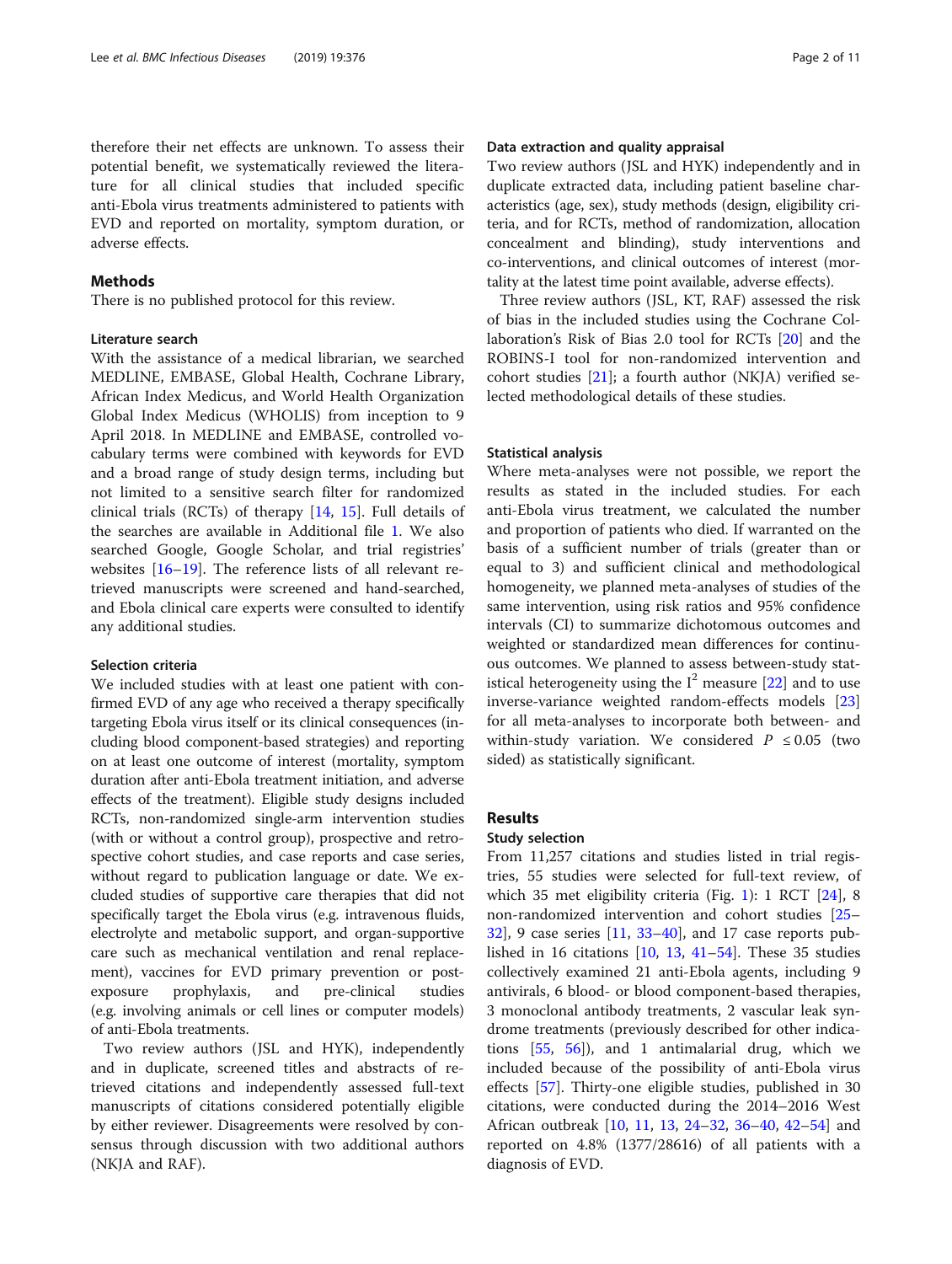

<span id="page-2-0"></span>

# RCT and non-randomized studies

Details of the setting, the intervention and control groups from one RCT and 8 non-randomized intervention studies of anti-Ebola therapies are reported in Table [1](#page-3-0). The 8 non-randomized intervention studies include 3 single-arm intervention studies with concurrent controls, 3 single-arm intervention studies with historical controls, 1 single-arm uncontrolled intervention study, and 1 retrospective cohort study. The only RCT [[24\]](#page-9-0), which examined an anti-Ebola virus monoclonal antibody (ZMapp), enrolled 72 patients (0.25% of all patients with Ebola from the West African outbreak). Although the trial's risk of bias is low (Table [2](#page-4-0)), the number of patients enrolled is small and the results are accordingly imprecise (Table [3](#page-5-0)). Mortality was 22% (8/ 36) in the ZMapp group and 37% (13/35) in the standard care group. Using Bayesian analysis, the posterior probability that ZMapp was superior to usual care was 91.2%, failing to meet the pre-specified threshold of 97.5%. Frequentist analysis showed a statistically nonsignificant risk difference of 15% favouring ZMapp (95% confidence interval [CI], − 36% [favouring ZMapp] to 7% [favouring usual care]).

Risk of bias in all non-randomized single-arm intervention studies of convalescent plasma [[28](#page-9-0)], whole blood [\[26](#page-9-0)], favipiravir [\[29\]](#page-9-0), interferon-β-1a [\[27\]](#page-9-0), artesunate-amodiaquine [ $32$ ], TKM-130803 [ $25$ ], and brincidofovir [ $31$ ] was at least moderate (Table [2\)](#page-4-0). Comparisons of mortality and adverse events between intervention and control arms were limited by non-randomized study designs (Table [3\)](#page-5-0).

In the study of convalescent plasma, the intervention was associated with mortality of 31% (26/84) compared to 38% (158/418) in the historical control group, with an adjusted odds ratio of death of 0.88 (95% CI, 0.51 to 1.51) [\[28\]](#page-9-0). Limitations of this study include unknown level of neutralizing antibodies in plasma, small sample size in the intervention group, lack of data on the delivery of co-interventions and supportive care, and inclusion of historical controls. Among patients treated with convalescent whole blood  $[26]$  $[26]$ , mortality was 28%  $(12)$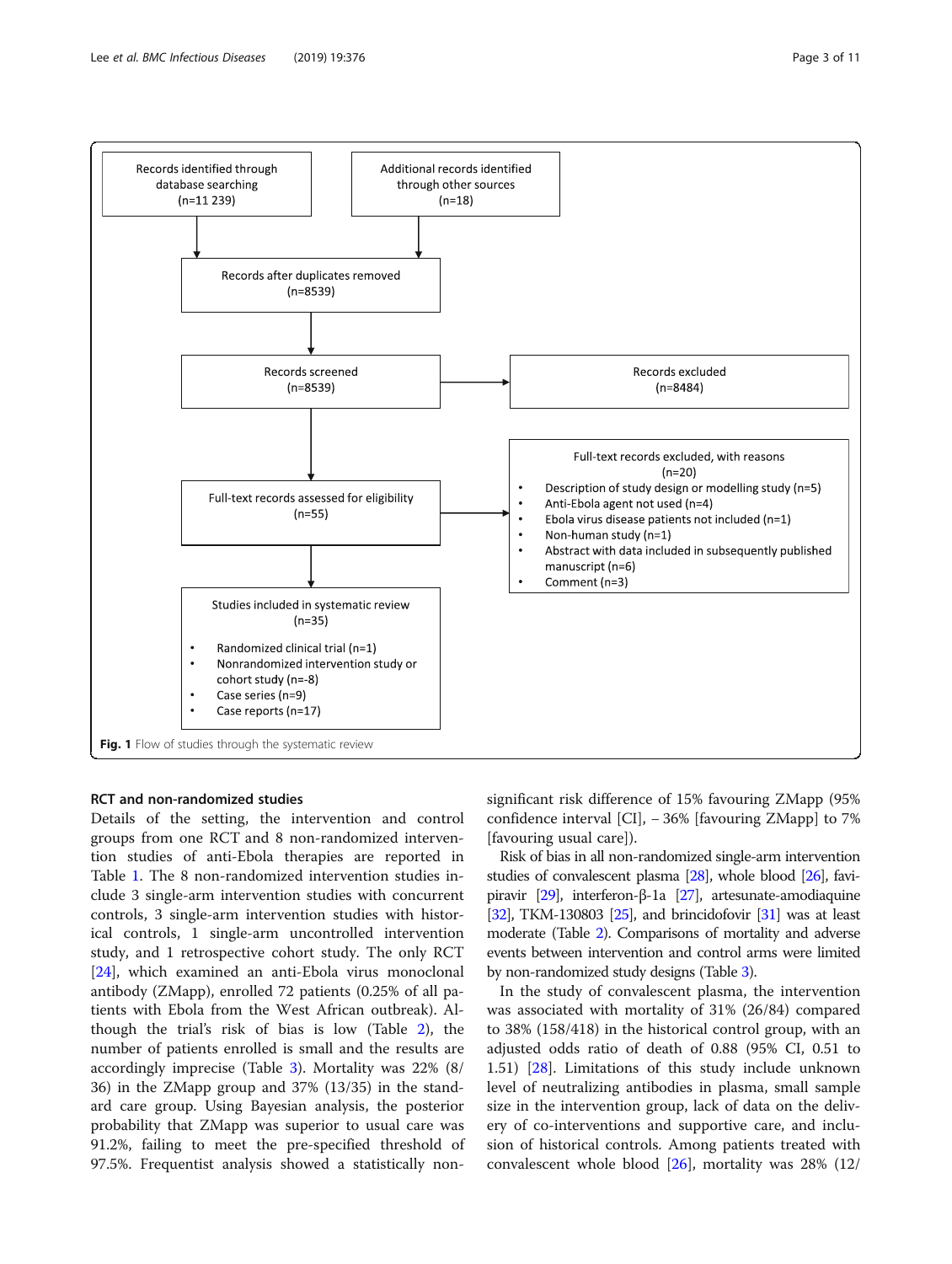| Agent<br>Citation                                              | Setting (n centres)                                                                                                                | Intervention group (n included in analysis)                                                                                                                                               | Control group (n included in analysis)                                          |
|----------------------------------------------------------------|------------------------------------------------------------------------------------------------------------------------------------|-------------------------------------------------------------------------------------------------------------------------------------------------------------------------------------------|---------------------------------------------------------------------------------|
| Randomized clinical trial                                      |                                                                                                                                    |                                                                                                                                                                                           |                                                                                 |
| ZMapp<br>PREVAIL II Writing<br>group, 2016 [24]                | Liberia, Sierra Leone,<br>Guinea, USA (11 centres)                                                                                 | ZMapp 50 mg/kg IV<br>every 3 days $(n = 36)$                                                                                                                                              | Standard care <sup>a</sup> ( $n = 35$ )                                         |
|                                                                | Non-randomized single-arm intervention study with concurrent controls                                                              |                                                                                                                                                                                           |                                                                                 |
| TKM-130803<br>Dunning et al., 2016 [25]                        | Port Loko, Sierra Leone<br>(1 centre)                                                                                              | TKM-130803 infusion<br>0.3 mg/kg IV daily for<br>up to 7 days $(n = 12)$                                                                                                                  | Standard care <sup>a</sup> ( $n = 3$ )                                          |
| Convalescent whole blood<br>Sahr et al., 2017 [26]             | Wilberforce and Hastings,<br>Freetown, Sierra<br>Leone (2 centres)                                                                 | Convalescent whole<br>blood 450 ml $(n = 43)$                                                                                                                                             | Standard care <sup>a</sup> ( $n = 25$ )                                         |
| Interferon $\beta$ -1a<br>Konde et al., 2017 [27] <sup>b</sup> | Coyah, Guinea<br>(1 centre for intervention<br>and the majority<br>of control patients)                                            | Interferon-β-1a 30 μg<br>subcutaneously $(n = 9)$                                                                                                                                         | Standard care <sup>a</sup> ( $n = 38$ )                                         |
|                                                                | Non-randomized single-arm intervention study with historical controls                                                              |                                                                                                                                                                                           |                                                                                 |
| Convalescent plasma<br>van Griensven<br>et al., 2016 [28]      | Conakry, Guinea (1 centre)                                                                                                         | Convalescent plasma<br>200-250 ml (or 10<br>ml/kg if $<$ 45 kg);<br>two consecutive transfusions<br>with each unit obtained<br>from a separate<br>convalescent donor ( $n = 84$ )         | Standard care <sup>a</sup> ( $n = 418$ )                                        |
| Favipiravir<br>Sissoko et al., 2016 [29]                       | Guinea (Conakry,<br>Gueokedou, Macenta,<br>Nzerekore) (4 centres<br>for intervention<br>patients; control<br>patients from Guinea) | Favipiravir (oral) 6000 mg<br>on day 0, then 2400<br>mg daily on<br>days 1 to 9 ( $n = 111$ )                                                                                             | Standard care <sup>a</sup> ( $n = 540$ ) <sup>c</sup>                           |
| Favipiravir<br>Bai et al., 2016 [30]                           | Jui Town, Sierra Leone<br>(1 centre)                                                                                               | Favipiravir T-705 (oral)<br>800 mg twice on day<br>0 and two doses of<br>600 mg on subsequent<br>days, ranging from 3<br>to 11 days, until<br>discharge, transfer,<br>or death $(n = 39)$ | Standard care (IV fluids limited) <sup>a</sup> ( $n = 85$ )                     |
|                                                                | Non-randomized single-arm intervention study without controls                                                                      |                                                                                                                                                                                           |                                                                                 |
| Brincidofovir<br>Dunning et al., 2016 [31]                     | Monrovia, Liberia (1 centre)                                                                                                       | Brincidofovir (oral) on<br>day 0, 3, 7, 10, and<br>14 + standard care <sup>a</sup> ( $n = 4$ )                                                                                            | None                                                                            |
| Retrospective cohort study                                     |                                                                                                                                    |                                                                                                                                                                                           |                                                                                 |
| Artesunate-amodiaguine<br>Gignoux et al., 2016 [32]            | Foya, Lofa County,<br>Liberia (1 centre)                                                                                           | Artesunate-amodiaguine ( $n = 71$ )                                                                                                                                                       | Artemether-lumefantrine<br>$(n = 194)$ ; no anti-malarial<br>drugs ( $n = 63$ ) |

# <span id="page-3-0"></span>Table 1 Randomized trial and non-randomized studies of anti-Ebola therapies

Abbreviations: USA United States of America

<sup>a</sup>Standard care and supportive care include any of intravenous fluids, antimicrobial and anti-malarial treatment, electrolyte replacement, medications for symptomatic management, nutritional support, laboratory tests, and hemodynamic monitoring. Medications, laboratory tests, and frequency of hemodynamic monitoring varied among each respective treatment centre

<sup>b</sup>This study uses the term 'historical controls', but reports that 21 of the 38 controls were recruited at the same time and in the same centre as patients in the intervention arm [\[27](#page-9-0)]. The remaining 17 controls were treated in other centres in Guinea. We therefore classified the study as using concurrent controls <sup>c</sup> This study presents data on mortality in historical controls in an appendix and used these data to calculate the sample size

43) compared to 44% (11/25) in a concurrent standard care group. However, the intervention was not randomly assigned, leading to overall moderate risk of bias from confounding due to baseline and treatment-related

differences, in addition to uncertainty in original patient selection criteria.

Favipiravir was investigated in a non-randomized single-arm study ( $n = 126$ ) [\[29](#page-9-0)]. Among 99 adult and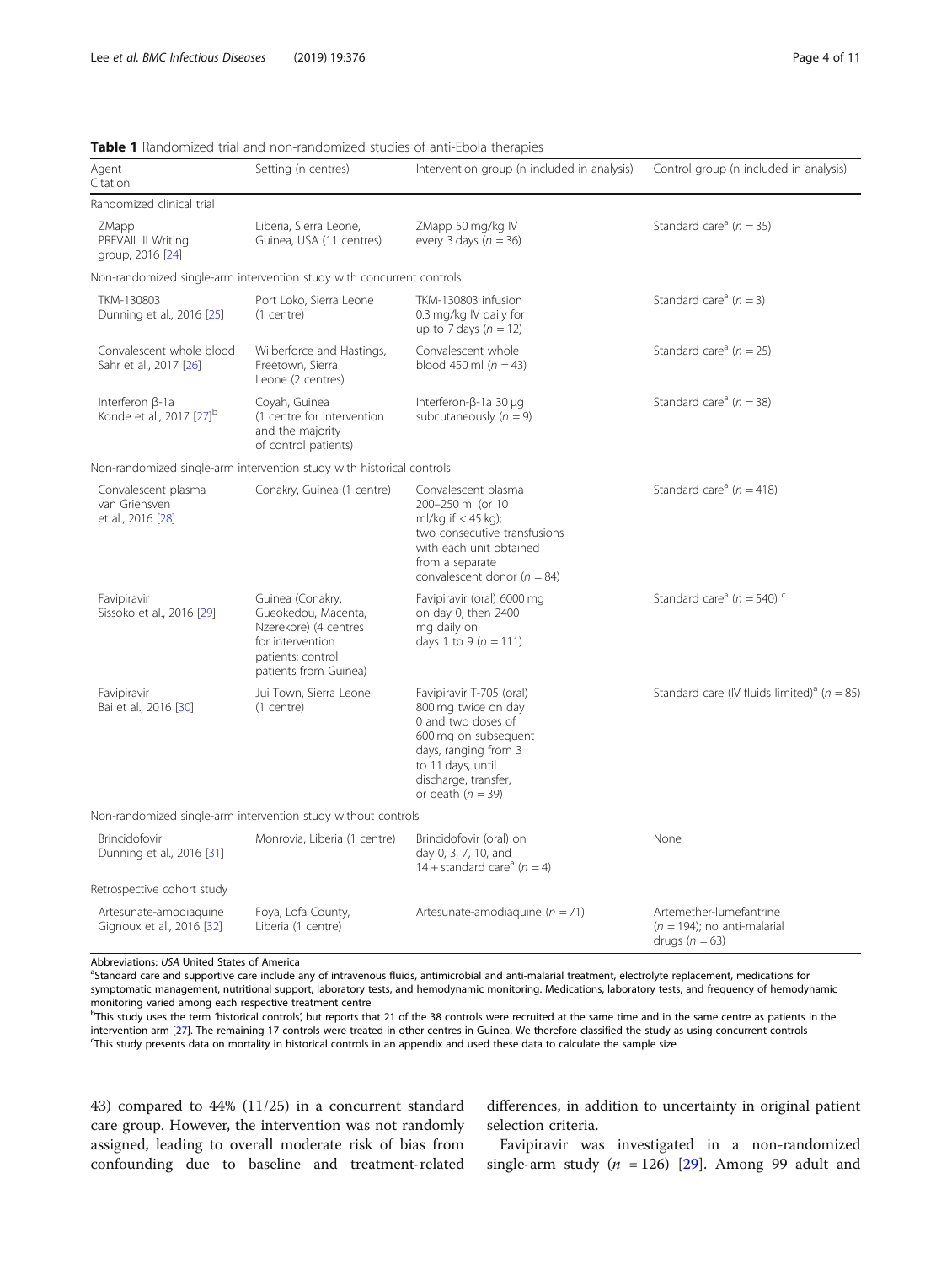<span id="page-4-0"></span>Table 2 Risk of bias in a randomized trial and non-randomized studies of anti-Ebola therapies

| Agent<br>Citation                                                   | Bias arising<br>from the<br>randomization<br>process                   | Bias due to<br>confounding | Bias in<br>selection<br>of<br>participants | Bias in<br>classification<br>of<br>interventions interventions | Bias due to<br>deviations from<br>intended | Bias due to<br>missing<br>outcome<br>data | Bias in<br>outcomes<br>measurement | Bias in<br>selection of<br>results<br>reported | Overall<br>risk of<br>bias |
|---------------------------------------------------------------------|------------------------------------------------------------------------|----------------------------|--------------------------------------------|----------------------------------------------------------------|--------------------------------------------|-------------------------------------------|------------------------------------|------------------------------------------------|----------------------------|
| Randomized clinical trial                                           |                                                                        |                            |                                            |                                                                |                                            |                                           |                                    |                                                |                            |
| ZMapp<br>PREVAIL II<br>Writing<br>Group, 2016<br>[24]               | Low                                                                    | N/A                        | N/A                                        | N/A                                                            | Some concerns                              | Low                                       | Low                                | Low                                            | Low                        |
|                                                                     | Non-randomized single-arm intervention study with concurrent controls  |                            |                                            |                                                                |                                            |                                           |                                    |                                                |                            |
| TKM-130803<br>Dunning et<br>al., 2016 [25]                          | N/A                                                                    | Moderate                   | Moderate                                   | Low                                                            | Low                                        | Low                                       | Low                                | Low                                            | Moderate                   |
| Convalescent<br>whole blood<br>Sahr et al.,<br>2017 [26]            | N/A                                                                    | Moderate                   | Low to<br>moderate                         | Moderate                                                       | Moderate                                   | Low                                       | Low                                | Low                                            | Moderate                   |
| Interferon $\beta$ -<br>1a<br>Konde et al.,<br>2017 [27]            | N/A                                                                    | Moderate to<br>serious     | Low                                        | Moderate to<br>low                                             | Low                                        | Low                                       | Low                                | Low                                            | Moderate                   |
|                                                                     | Non-randomized, single-arm, intervention study with historical control |                            |                                            |                                                                |                                            |                                           |                                    |                                                |                            |
| Convalescent N/A<br>plasma<br>van<br>Griensven et<br>al., 2016 [28] |                                                                        | Serious                    | Moderate                                   | Low                                                            | Low                                        | Low                                       | Low                                | Low                                            | Moderate                   |
| Favipiravir<br>Sissoko et al.,<br>2016 [29]                         | N/A                                                                    | Serious to<br>critical     | Low                                        | Low                                                            | Moderate                                   | Low                                       | Low                                | Low                                            | Moderate                   |
| Favipiravir<br>Bai et al.,<br>2016 [30]                             | N/A                                                                    | Serious                    | Moderate                                   | Moderate                                                       | Moderate                                   | Moderate                                  | Moderate                           | Low                                            | Moderate                   |
| Non-randomized single-arm intervention study without controls       |                                                                        |                            |                                            |                                                                |                                            |                                           |                                    |                                                |                            |
| Brincidofovir<br>Dunning et<br>al., 2016 [31]                       | N/A                                                                    | Critical                   | Low to<br>moderate                         | Low                                                            | Moderate                                   | Low                                       | Low                                | l ow                                           | Moderate                   |
| Retrospective cohort study                                          |                                                                        |                            |                                            |                                                                |                                            |                                           |                                    |                                                |                            |
| Artesunate-<br>amodiaquine<br>Gignoux et<br>al., 2016 [32]          | N/A                                                                    | Moderate to<br>serious     | Moderate                                   | Moderate                                                       | Low                                        | Low                                       | Low                                | l ow                                           | Moderate                   |

Abbreviations: N/A not applicable

adolescent patients evaluated, favipiravir was generally well tolerated. However, the lack of a concurrent control group and uncertainty in patient selection criteria leads to moderate risk of bias. In another nonrandomized single-arm study, mortality was 44% (17/39) in the favipiravir group and 65% (55/85) in the historical control group; however, the nonrandom assignment of the intervention, lack of a concurrent control group, and the potential for differential between-group treatments lead again to moderate risk of bias [[30\]](#page-9-0).

Interferon β-1a was examined in a non-randomized single-arm study and compared to controls, finding 21-day mortality of 33% (3/9) in the interferon β-1a group and 84% (32/38) in the expanded control group [\[27\]](#page-9-0). The non-random assignment of the intervention, lack of a priori sample size calculation, and potential for differential between-group treatments lead to moderate risk of bias.

In a retrospective cohort study of patients with EVD during a period when artemether-lumefantrine was used in an Ebola treatment unit for empiric anti-malarial treatment, mortality was 64% (125/194), compared to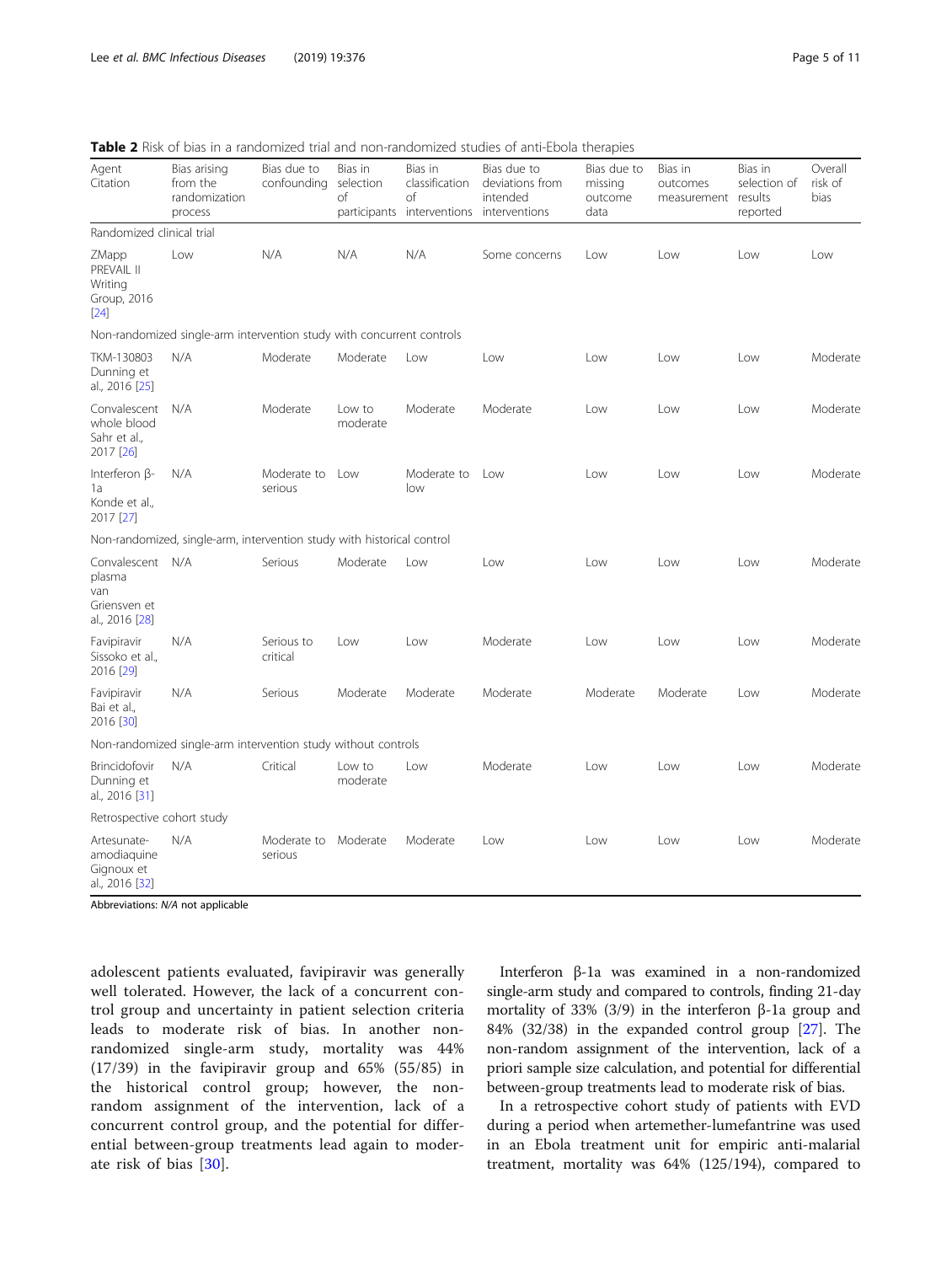| Agent<br>Citation                                               | Primary outcome<br>Selected details of design                                                                                                                                                                                                                                                                                                                                                                                                                                                                                                                                      | Dates of study<br>Reason for termination                                    | Mortality                                                                                                                                                                                                                                                                                                                                     | Adverse events                                                                                                                                                                            |
|-----------------------------------------------------------------|------------------------------------------------------------------------------------------------------------------------------------------------------------------------------------------------------------------------------------------------------------------------------------------------------------------------------------------------------------------------------------------------------------------------------------------------------------------------------------------------------------------------------------------------------------------------------------|-----------------------------------------------------------------------------|-----------------------------------------------------------------------------------------------------------------------------------------------------------------------------------------------------------------------------------------------------------------------------------------------------------------------------------------------|-------------------------------------------------------------------------------------------------------------------------------------------------------------------------------------------|
| Randomized clinical trial                                       |                                                                                                                                                                                                                                                                                                                                                                                                                                                                                                                                                                                    |                                                                             |                                                                                                                                                                                                                                                                                                                                               |                                                                                                                                                                                           |
| ZMapp<br>PREVAIL II<br>Writing<br>group, 2016<br>$[24]$         | 28-day mortality<br>• Adaptive design: plan to update<br>standard-of-care treatment with the 2016 after affected<br>investigational drug, if efficacious in countries declared<br>interim analysis<br>• All patients recruited in Guinea<br>received favipiravir as standard of<br>care<br>• 6 randomization strata: baseline<br>PCR CT value ( $\leq$ 22 vs. > 22) and<br>location (Liberia/Sierra Leone vs.<br>Guinea vs. USA); in analysis, location<br>strata changed to Liberia/Sierra<br>Leone/USA vs. Guinea<br>· Planned maximum sample size,<br>$n = 200$ (100 per group) | March-November 2015<br>Trial closed in January<br>nearly Ebola free         | • 28-day mortality:<br>22% (8/36), intervention<br>37% (13/35), control<br>· Bayesian RD - 14% [95% Crl,<br>$-34\%$ to 6%]<br>· Bayesian RR 0.62 [95% Crl, 0.29<br>to 1.241<br>• Posterior probability that<br>intervention was superior to<br>control, 91.2% (below pre-<br>specified probability threshold<br>of 97.5%)                     | · Serious adverse events:<br>31% (11/36), intervention<br>37% (13/35), control; $p = 0.62$<br>• One serious adverse event<br>(hypertension) judged to be<br>related to the ZMapp infusion |
|                                                                 | Non-randomized single-arm intervention study with concurrent controls                                                                                                                                                                                                                                                                                                                                                                                                                                                                                                              |                                                                             |                                                                                                                                                                                                                                                                                                                                               |                                                                                                                                                                                           |
| TKM-130803<br>Dunning et<br>al., 2016 [25]                      | 14-day survival, excluding deaths<br>within 48 h of ETC admission<br>• Concurrent observational cohort for futility boundary<br>patients who did not meet<br>additional criteria for drug infusion<br>• Plan for randomization of eligible<br>patients to intervention vs. control<br>arm if number of eligible patients<br>exceeded available treatment beds;<br>this scenario did not happen<br>· Planned maximum sample size,<br>$n = 100$                                                                                                                                      | March-June 2015<br>Study closed after<br>reached                            | • 14-day mortality (intervention):<br>75% (9/12)<br>79% (11/14), if the additional 2<br>patients who died within 48 h<br>are included<br>• Probability of 14-day survival,<br>given 48-h survival, 0.27 [95%<br>CI, 0.06 to 0.58]<br>• 2 of 3 patients in the<br>observational cohort died                                                    | One patient had worsening<br>tachypnea within 48 h of the<br>second TKM-130803 infusion;<br>event felt to be compatible with<br>progression of EVD                                        |
| Convalescent<br>whole blood<br>Sahr et al.<br>2017 [26]         | Not stated; mortality and other<br>outcomes reported<br>• Patients who did not consent to<br>intervention were recruited into<br>control arm<br>• No sample size calculation                                                                                                                                                                                                                                                                                                                                                                                                       | December 2014-April<br>2015<br>Reason for stopping<br>not stated            | • Mortality:<br>28% (12/43), intervention<br>44% (11/25), control<br>• One patient who received<br>intervention dropped out and<br>is excluded from the<br>denominator<br>$\cdot$ OR <sub>survival</sub> with intervention, 2.3<br>(95% CI, 0.8 to 6.5)                                                                                       | None                                                                                                                                                                                      |
| Interferon $\beta$ -<br>1a<br>Konde et al.<br>2017 [27]         | Clearance and/or reduction in viral<br>RNA from day 1 to day 10, as<br>determined by PCR and/or<br>quantitative real time PCR<br>• 21 control patients admitted to the<br>same ETC during the same time<br>period as the treated patients<br>· 17 more control patients selected;<br>they matched treated patients on<br>specified criteria and received care<br>in a Guinean ETC; time period of<br>treatment of these additional<br>controls not stated<br>· 'sample size of 30-50 chosen to<br>assess feasibility'                                                              | March-June 2015<br>Reason for stopping<br>not stated                        | • 21-day mortality:<br>33% (3/9), intervention<br>84% (32/38), all controls<br>81% (17/21), controls from same<br>ETC<br>log-rank $p = 0.026$ comparing<br>intervention to 21 controls<br>· Multiple regression models<br>reported<br>OR <sub>mortality</sub> with intervention,<br>adjusted for CT, 0.13 ( $p = 0.022$ ;<br>CI not reported) | Not reported                                                                                                                                                                              |
|                                                                 | Non-randomized, single-arm, intervention study with historical control                                                                                                                                                                                                                                                                                                                                                                                                                                                                                                             |                                                                             |                                                                                                                                                                                                                                                                                                                                               |                                                                                                                                                                                           |
| Convalescent<br>plasma<br>van<br>Griensven et<br>al., 2016 [28] | 14-day mortality (including deaths<br>from days 3 to 16 after PCR<br>confirmation of EVD)<br>• Control patients treated in the<br>same ETC before the start of the                                                                                                                                                                                                                                                                                                                                                                                                                 | February-August 2015<br>Study closed in July<br>2015 due to low<br>caseload | • Mortality 3–16 days after<br>diagnosis:<br>31% (26/84), intervention<br>38% (158/418), control<br>34% (30/88), intervention, if 15                                                                                                                                                                                                          | • No serious adverse events<br>• 8 patients had adverse reactions<br>during or early after the infusion<br>5 increase in temperature<br>4 itching or skin rash                            |

<span id="page-5-0"></span>

| <b>Table 3</b> Design and outcomes in a randomized trial and non-randomized studies of anti-Ebola therapies |  |  |  |  |
|-------------------------------------------------------------------------------------------------------------|--|--|--|--|
|-------------------------------------------------------------------------------------------------------------|--|--|--|--|

| 14-day mortality (including deaths<br>Convalescent<br>from days 3 to 16 after PCR<br>plasma<br>confirmation of EVD)<br>van<br>• Control patients treated in the<br>Griensven et<br>same ETC before the start of the<br>al., 2016 [28]<br>study<br>• Planned sample size, $n = 260$ (130<br>per group) | February-August 2015<br>Study closed in July<br>2015 due to low<br>caseload | • Mortality 3-16 days after<br>diagnosis:<br>31% (26/84), intervention<br>38% (158/418), control<br>34% (30/88), intervention, if 15<br>patients who also received it<br>are included, of whom 4 died<br>before day 3 | • No serious adverse events<br>• 8 patients had adverse reactions<br>during or early after the infusion<br>5 increase in temperature<br>4 itching or skin rash<br>1 nausea<br>2 reactions requiring reduction in<br>infusion rate |
|-------------------------------------------------------------------------------------------------------------------------------------------------------------------------------------------------------------------------------------------------------------------------------------------------------|-----------------------------------------------------------------------------|-----------------------------------------------------------------------------------------------------------------------------------------------------------------------------------------------------------------------|-----------------------------------------------------------------------------------------------------------------------------------------------------------------------------------------------------------------------------------|
|-------------------------------------------------------------------------------------------------------------------------------------------------------------------------------------------------------------------------------------------------------------------------------------------------------|-----------------------------------------------------------------------------|-----------------------------------------------------------------------------------------------------------------------------------------------------------------------------------------------------------------------|-----------------------------------------------------------------------------------------------------------------------------------------------------------------------------------------------------------------------------------|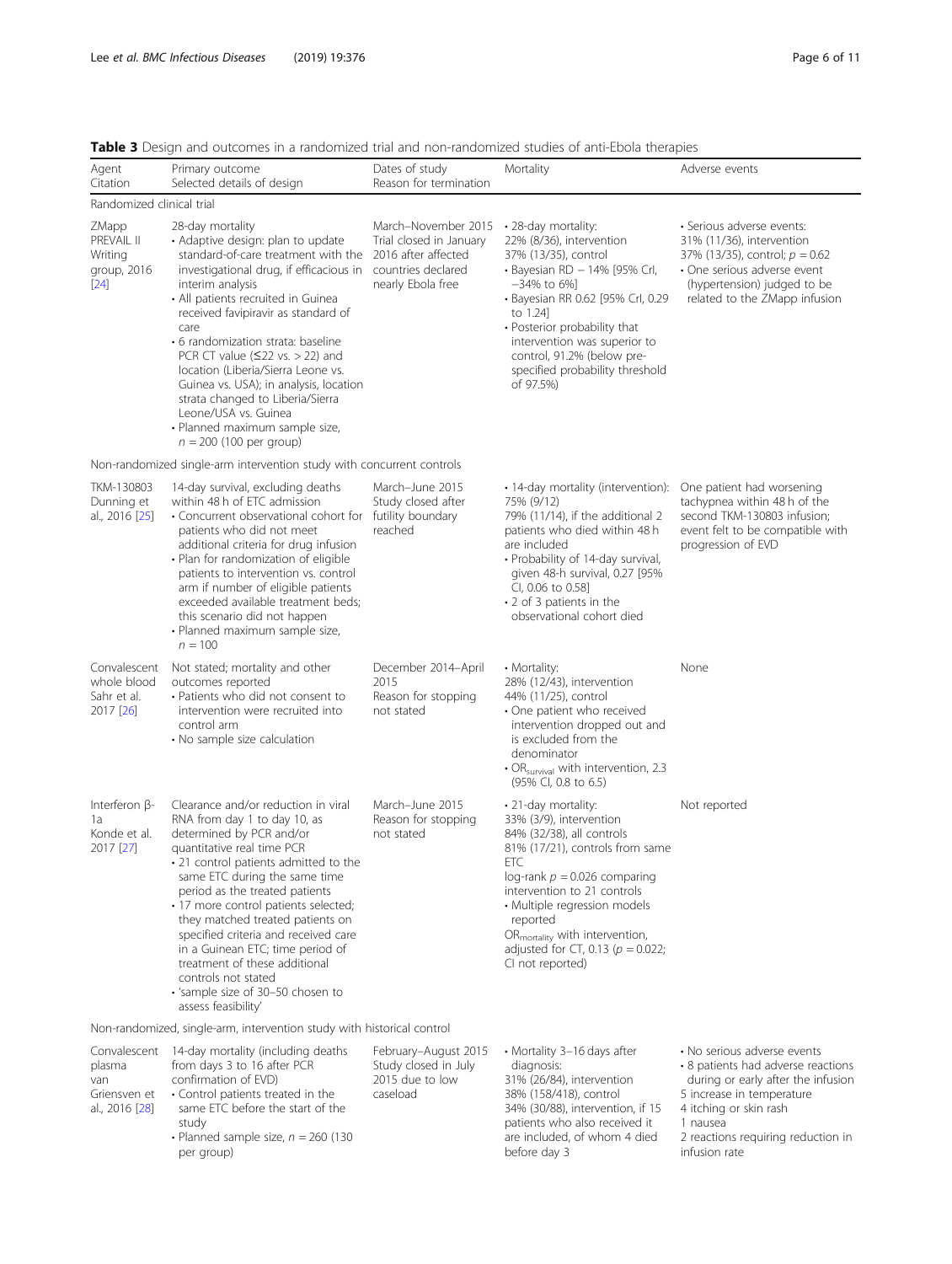| Agent<br>Citation                                         | Primary outcome<br>Selected details of design                                                                                                                                                                                                                                                                                                                             | Dates of study<br>Reason for termination                                                                                    | Mortality                                                                                                                                                                                                                        | Adverse events                                                                                                                                                                         |  |  |  |
|-----------------------------------------------------------|---------------------------------------------------------------------------------------------------------------------------------------------------------------------------------------------------------------------------------------------------------------------------------------------------------------------------------------------------------------------------|-----------------------------------------------------------------------------------------------------------------------------|----------------------------------------------------------------------------------------------------------------------------------------------------------------------------------------------------------------------------------|----------------------------------------------------------------------------------------------------------------------------------------------------------------------------------------|--|--|--|
|                                                           |                                                                                                                                                                                                                                                                                                                                                                           |                                                                                                                             | • OR <sub>mortality</sub> with intervention,<br>adjusted for age and CT, 0.88<br>(95% CI, 0.51 to 1.51)                                                                                                                          |                                                                                                                                                                                        |  |  |  |
| Favipiravir<br>Sissoko et al.,<br>2016 [29]               | 14-day mortality (changed to 'on-trial<br>mortality' to include 1 patient who<br>died at day 17)<br>• Control patients ( $n = 540$ ) from<br>database of MSF ETCs in forested<br>Guinea<br>$\cdot$ Initial sample size, $n = 180$ (60 per<br>group defined by age and time of<br>treatment after symptom onset;<br>definition of strata changed to<br>include age and CT) | December 2014-April<br>2015<br>Study closed due to<br>low caseload                                                          | Mortality:<br>54% (60/111), intervention<br>58% (315/540), control<br>51% (64/126), intervention, if 15<br>patients who also received it<br>are included, of whom 4 died<br>Adjusted analysis not reported                       | • Vomiting within 30 min of pill<br>intake occurred in 30 instances<br>(2%) in 21 patients.<br>• No severe adverse events                                                              |  |  |  |
| Favipiravir<br>Bai et al.,<br>2016 [30]                   | Mortality (time not specified)<br>· Intervention patients treated 1-10<br>November 2014<br>• Control patients treated in the<br>same ETC, 10-30 October<br>· Intravenous fluids limited in the<br>study ETC                                                                                                                                                               | 10 October-10 Novem-<br>ber 2014<br>Study closed when<br>research team rotated<br>out of ETC                                | Mortality:<br>44% (17/39), intervention<br>65% (55/85), control<br>[unadjusted $p = 0.027$ ]<br>Adjusted analysis not reported                                                                                                   | Not reported                                                                                                                                                                           |  |  |  |
|                                                           | Non-randomized single-arm intervention study without controls                                                                                                                                                                                                                                                                                                             |                                                                                                                             |                                                                                                                                                                                                                                  |                                                                                                                                                                                        |  |  |  |
| Brincidofovir<br>Dunning et<br>al. 2016 [31]              | 14-day mortality<br>• No control group<br>· Planned maximum sample size,<br>$n = 140$                                                                                                                                                                                                                                                                                     | January 2015<br>Study closed because<br>manufacturer stopped<br>participation in all<br>studies of brincidofovir<br>for EVD | 14-day mortality:<br>100% (4/4)                                                                                                                                                                                                  | • No serious adverse reactions<br>• No serious unexpected serious<br>adverse reactions<br>• Concern that intervention might<br>have contributed to persistent<br>diarrhea in 1 patient |  |  |  |
| Retrospective cohort study                                |                                                                                                                                                                                                                                                                                                                                                                           |                                                                                                                             |                                                                                                                                                                                                                                  |                                                                                                                                                                                        |  |  |  |
| Artesunate-<br>amodiaguine<br>Gignoux et al.<br>2016 [32] | Mortality (time not specified)<br>Cohort study based on natural<br>experiment: 71 patients prescribed<br>artesunate-amodiaguine because of<br>shortage artemether-lumefantrine<br>(given to 194 patients)                                                                                                                                                                 | June-October 2014<br>Study closure: not<br>applicable                                                                       | • Mortality: 50.7% (36/71),<br>artesunate-amodiaguine;<br>64.4% (125/194), artemether-<br>lumefantrine; 65.1% (41/63), no<br>anti-malaria drugs<br>• Adjusted <sup>a</sup> RR <sub>mortality</sub> 0.69<br>[95% CI 0.54 to 0.89] | Not described                                                                                                                                                                          |  |  |  |

Table 3 Design and outcomes in a randomized trial and non-randomized studies of anti-Ebola therapies (Continued)

Data are as reported in the primary studies. Abbreviations: CI confidence interval, CII credible interval, CT cycle time, ETC Ebola Treatment Center, EVD Ebola virus disease, IV intravenous, MSF Médecins Sans Frontières, N/A Not Applicable, OR odds ratio, PCR polymerase chain reaction, RD risk difference, RNA ribonucleic acid, RR risk ratio

<sup>a</sup>Adjusted for age, sex, CT value, time from symptom onset to admission, malaria test result, receipt or no receipt of IV fluids, and number of inpatients at the ETC on the day of patient admission

50% (36/71) during a period of drug shortage when artesunate-amodiaquine was used instead [\[32\]](#page-9-0). However, there is moderate risk of bias due to the potential for unmeasured residual confounding; in addition, the biological plausibility of artesunate-amodiaquine as an anti-Ebola virus agent is uncertain.

In two non-randomized single-arm studies, TKM-130803 was associated with a 14-day mortality of 75% (9/12) compared 67% (2/3) mortality in the control group [[25\]](#page-9-0), and brincidofovir-associated 14-day mortality was 100% (4/4) [[31](#page-9-0)]. The study designs lead to moderate risk of bias.

Given the small number of studies (often only one) of any single intervention and substantial heterogeneity in study design, we did not conduct any meta-analyses.

# Case series and reports

Study details for 26 case series and case reports (reported in 25 publications) are presented in Additional file [1](#page-8-0): Table S1, including the number of patients, country of infection, location of clinical care, anti-Ebola virus treatment given, critical care interventions, and clinical outcomes. Duplicate patient descriptions were noted among 13 manuscripts. One case series described patients (some previously reported in other studies) who received care in Europe or the USA [[39\]](#page-9-0), and another case series described patients (some previously reported in other studies) who received care in Sierra Leone [\[40](#page-9-0)]. Excluding these two cases series, a total of 32 patients receiving anti-Ebola virus therapies were described in case series and case reports, with a mortality of 22% (7/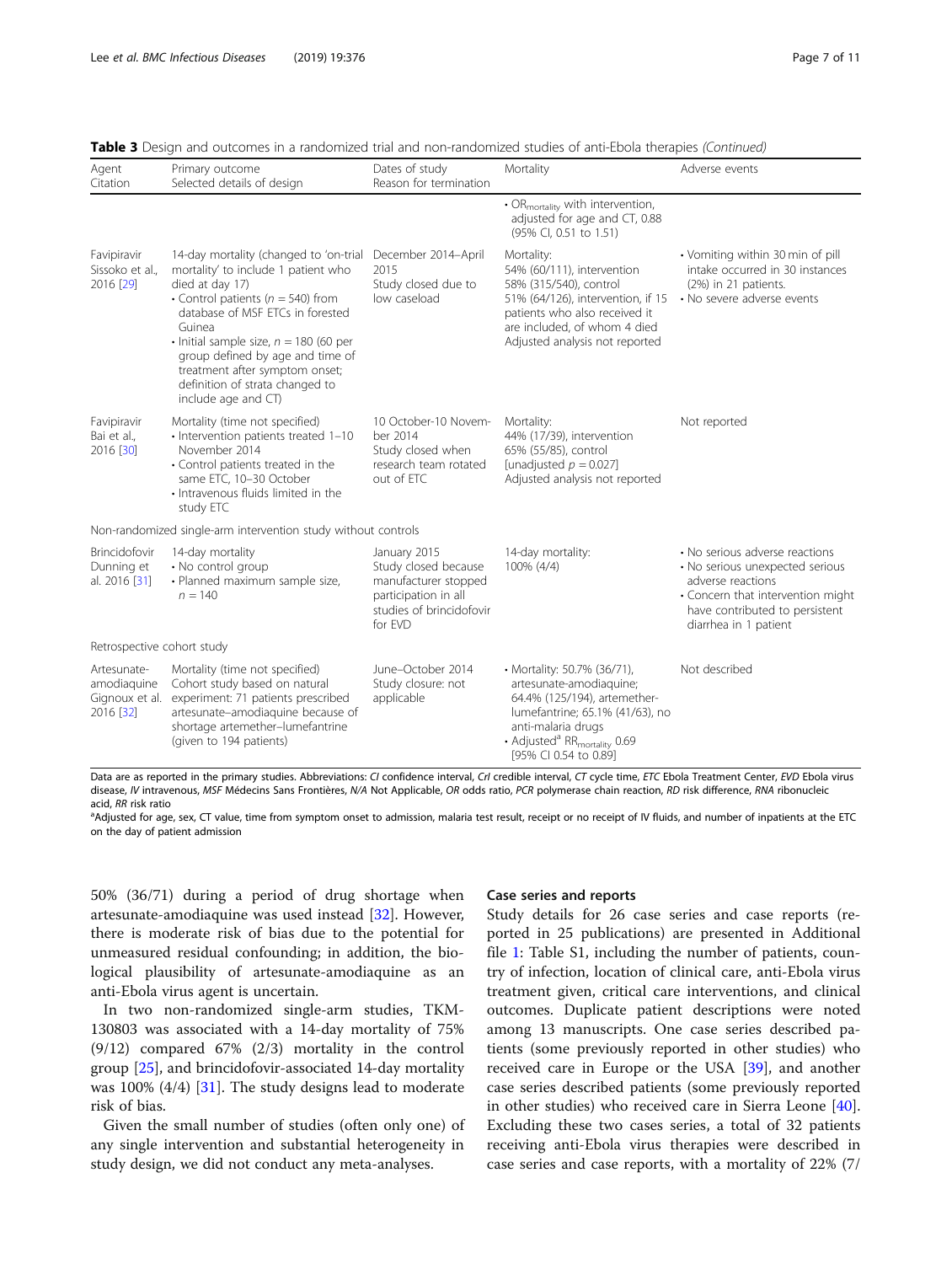32). Some patients received > 1 anti-Ebola virus agent, including blood-based therapies  $(n = 25)$ , monoclonal antibodies ( $n = 10$ ), antivirals ( $n = 19$ ), and therapies for vascular leak syndrome  $(n = 3)$ .

Among these 26 case series and case reports, 3 case series described 11 patients who received anti-Ebola virus therapies (convalescent whole blood, Virustat [acyclovir], gamma globulin, Marburg convalescent plasma) in Africa prior to the West African EVD outbreak of 2014–2016. An additional report described a patient who received anti-Ebola virus therapies (convalescent plasma, human interferon) in the United Kingdom prior to the West African EVD outbreak. Four reports described 4 patients who received anti-Ebola virus treatment in West Africa (convalescent whole blood, ZMapp, convalescent leukocytes, GS-5743, favipiravir) during the 2014–2016 outbreak. Three case series and 1 case report described 4 patients who initially received anti-Ebola virus therapies in West Africa (convalescent whole blood, ZMapp, TKM-100802) before transfer to the USA. Finally, 3 case series and 1 case report described 5 patients who received anti-Ebola virus therapies solely in the USA, and 8 case reports described 7 patients who received anti-Ebola virus therapies solely in Europe.

Additional file [1](#page-8-0): Table S2 presents the number of patients and mortality rates of 18 patients who were treated with an anti-Ebola virus therapy in addition to receiving intensive care. Mortality was 29% (2/7) in patients who received positive pressure ventilation, 25% (6/ 24) in those who received central venous access or hemodynamic support, 40% (2/5) in those who received renal replacement therapy, 15% (2/13) in those who received non-convalescent blood product transfusions, and 14% (1/7) in those who received parental nutrition. No information about critical care interventions was described in the remaining 14 patients

Additional file [1](#page-8-0): Table S3 characterizes the setting, anti-Ebola virus therapy, primary outcome, and status of 9 registered trials of anti-Ebola treatments that have not yet been completed or published as of the search date of April 2018. Crude mortality is described in 9 case series and 17 case reports of anti-Ebola virus treatments (Additional file [1](#page-8-0): Table S4)

# **Discussion**

In this systematic review, we identified 1 RCT, 8 nonrandomized single-arm intervention studies and cohort studies, 9 case series and 17 case reports evaluating 21 anti-Ebola virus therapies. The single RCT evaluated the monoclonal antibody ZMapp, had a low risk of bias, and found a statistically non-significant decrease in mortality. All interventions evaluated in non-randomized studies, including convalescent whole blood or plasma, interferon β-1a, favipiravir and the antimalarial artesunate-amodiaquine, were associated with an overall moderate risk of bias, and in some cases serious or critical risk of bias due to confounding, severely limiting inferences regarding treatment effects. The non-randomized evaluations of brincidofovir and TKM-130803 do not provide evidence to support future evaluation.

The strengths of this study include a comprehensive search of published and available non-published clinical literature, triplicate and independent assessment of risk of bias according to the Cochrane framework, and duplicate independent data abstraction. Our review is the first to summarize all such literature in humans with EVD. A previous systematic review included drug screening and pre-clinical studies and fewer clinical studies ( $n = 9$ ) than we included, and focused on identifying existing drugs with potential therapeutic effect [\[58](#page-10-0)]. Other reviews provide further information on selected clinical studies of anti-Ebola virus therapies [\[59](#page-10-0), [60\]](#page-10-0), in addition to details of in vitro and animal studies [\[59](#page-10-0)].

However, there are many limitations of such a review. We are limited in inferences due to the moderate to serious risk of bias of the majority of studies and the small number of enrolled patients, leading to one RCT and many non-randomized studies all under-powered to detect differences in mortality. The small number of studies (often only one) of any single intervention and important heterogeneity in study design precluded meta-analyses. Several agents with promising pre-clinical findings or case report-based evaluations cannot yet be evaluated for effectiveness based on existing data and study designs. These include the nucleotide analogue prodrug remdesivir (GS-5734), the monoclonal antibody cocktail REGN3470–3471-3479, and the monoclonal antibody MAb114 [\[61](#page-10-0)], which in addition to ZMapp and favipiravir, have been evaluated by a World Health Organization-convened independent scientific committee for monitored emergency use of unregistered and investigational interventions, while awaiting additional evidence [[62\]](#page-10-0). Finally, peer review and evaluations of additional therapies may be forthcoming; however, we believe that we are unlikely to have missed any publications of evaluable treatment effects.

Evaluating the effect of treatments on clinical outcomes of patients with EVD is challenging because of its uncommon, periodic, and lethal nature. There have been few pre-existing therapies with strong evidence of potential treatment effect, making prioritization difficult for clinicians, researchers, regulators and funders. Outbreaks have occurred in resource-challenged health systems in West Africa and most recently in DR Congo, Central Africa [\[63](#page-10-0)], often in remote areas with delayed recognition of the outbreak's onset [\[64](#page-10-0), [65](#page-10-0)]. Small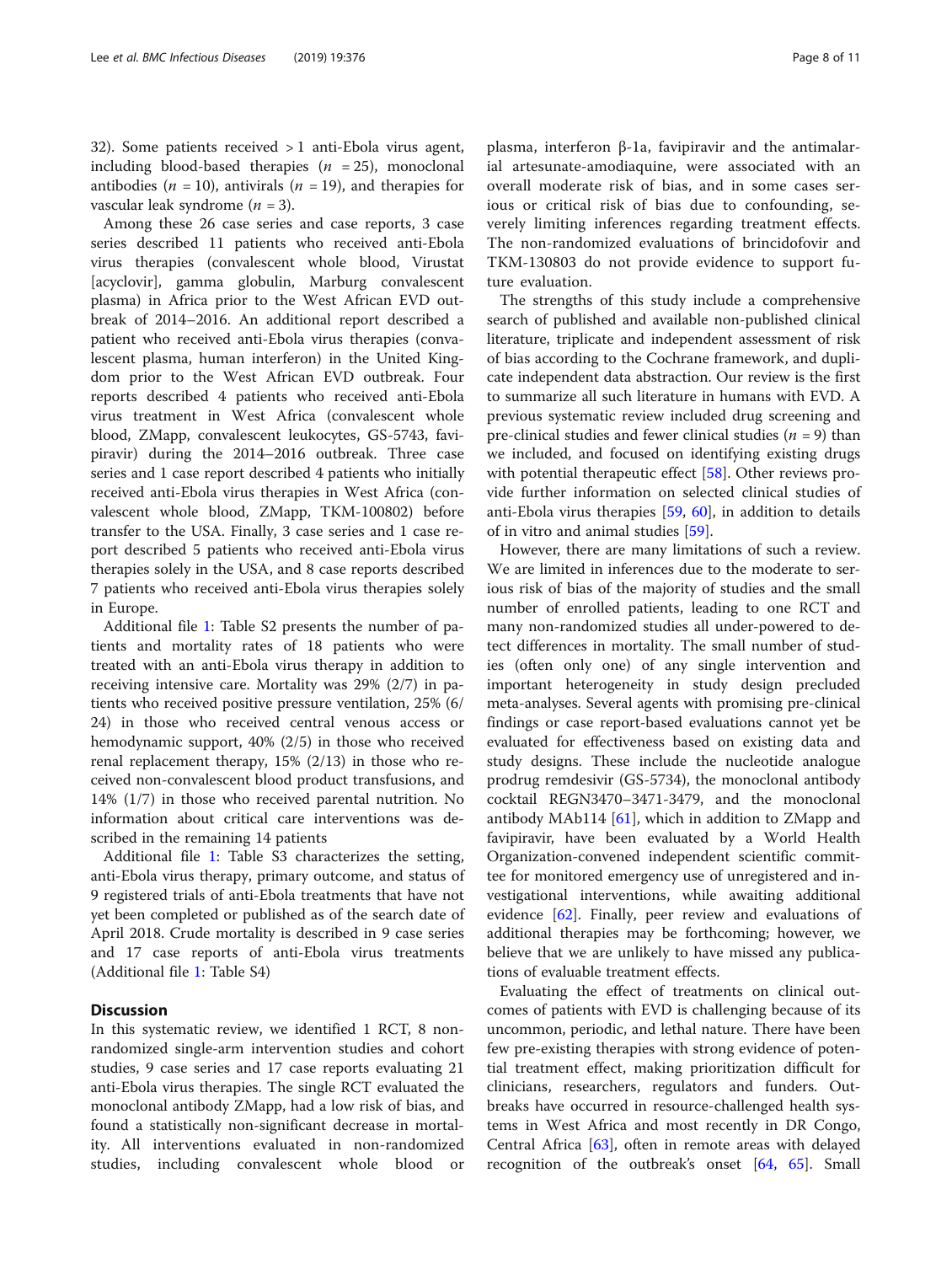<span id="page-8-0"></span>outbreaks may end before any clinical or research response. A historically high mortality rate, including among healthcare workers, leads to diminished clinical capacity for care and research, but also a reluctance to consider using the methodologically strongest RCT design because of the implication that some patients will not receive a potentially beneficial investigational agent. The variable standard of supportive care contributes to a baseline high mortality rate but also makes estimation of treatment effects difficult, possibly leading to selection of patients who are poorly responsive to investigational anti-Ebola virus agents and an inability to compare therapies across studies [\[6](#page-9-0), [66](#page-10-0)]. Uniform adoption of evidence-based supportive care guidelines [\[67](#page-10-0)] in future outbreaks may facilitate the evaluation of anti-Ebola virus therapies.

West African nations most affected in 2014–2016 had not previously experienced an Ebola outbreak, and there was limited pre-existing Ebola-specific clinical and research capacity. With overwhelmed national healthcare systems and a slow international response, there was little opportunity to evolve interventional research programs in parallel with outbreak care. Eventually, early diagnostic and descriptive studies gave rise to an appreciation of the potential impact of supportive and specific EVD therapy [\[39,](#page-9-0) [66\]](#page-10-0). However, among 28,616 infected patients, fewer than 5% had any therapies described or evaluated and only 0.25% participated in a RCT.

This review is a comprehensive summary of data collected on the effects of specific anti-Ebola therapies. Given Ebola's high mortality rate, sparse treatment options, and high capacity for spread, it is imperative that an adequate research capacity in Ebola outbreak-prone regions be developed and well-supported by the international community. Rigorous prior knowledge synthesis is critical to plan relevant future research. At this stage, the small number of patients exposed to each intervention and design-related limitations preclude strong inferences on clinical effectiveness. However, a better understanding of the paucity of supportive evidence is valuable for various stakeholders. Decision-makers confronted with EVD outbreaks in the future may use these results to prioritize or avoid system-wide delivery of certain experimental interventions. Guideline developers might use the evidence summary to make graded recommendations regarding specific anti-Ebola virus therapies. Lastly, highlighting the insufficiencies of the existing body of evidence could help researchers to design future studies for implementation during an outbreak and to prioritize experimental therapies for future evaluation.

# Conclusions

In this systematic review, we found only one RCT of anti-Ebola virus therapy that was associated with a low

risk of bias and a signal of a treatment effect, suggesting that the monoclonal antibody ZMapp should be prioritized for further evaluation in another EVD outbreak. Moderate to serious risk of bias and small sample sizes preclude strong inferences regarding the clinical effects of convalescent whole blood or plasma, favipiravir, interferon β-1a, and the antimalarial artesunate-amodiaquine.

## Additional file

[Additional file 1:](https://doi.org/10.1186/s12879-019-3980-9) Appendix. Search strategy and supplementary tables. (PDF 575 kb)

#### Abbreviations

CI: Confidence Interval; EVD: Ebola virus disease; RCT: Randomized clinical trial

#### Acknowledgements

Not applicable.

#### Funding

This study was supported by a grant from the Canadian Institutes of Health Research, which had no role in the design of the study; collection, analysis, and interpretation of data; or in writing the manuscript.

#### Availability of data and materials

All data generated or analysed during this study are included in this published article (and its supplementary information files).

#### Authors' contributions

JSL, NKJA, and RAF conceived and designed the study, acquired data, analyzed and interpreted data, drafted the manuscript, and revised the manuscript. HYK and KT acquired data, analyzed and interpreted data, and revised the manuscript. RS, FL, AC, SM1, SM2, PK, JH, EIB, MCL, and RK analyzed and interpreted data and revised the manuscript. NKJA and RAF contributed equally to the manuscript. All authors read and approved the final manuscript.

#### Ethics approval and consent to participate

Not applicable.

#### Consent for publication

Not applicable.

#### Competing interests

Sharmistha Mishra is a member of the editorial board of BMC Infectious Diseases but was not involved in editorial decisions related to this manuscript. The remaining authors declare that they have no competing interests.

#### Publisher's Note

Springer Nature remains neutral with regard to jurisdictional claims in published maps and institutional affiliations.

#### Author details

<sup>1</sup>Interdepartmental Division of Critical Care Medicine, University of Toronto Toronto, ON, Canada. <sup>2</sup>Department of Critical Care Medicine, Sunnybrook Health Sciences Centre and Interdepartmental Division of Critical Care Medicine and Institute for Health Policy, Management, and Evaluation, University of Toronto, Toronto, ON, Canada. <sup>3</sup>Duke University Medical Center Durham, NC, USA. <sup>4</sup>Canadian Forces Health Services Group (CFHS), Toronto ON, Canada. <sup>5</sup>Department of Health Research Methods, Evidence, and Impact, McMaster University, Hamilton, ON, Canada. <sup>6</sup>Centre de recherche du CHUS de Sherbrooke and Department of Medicine, Division of Critical Care Medicine, Université de Sherbrooke, Sherbrooke, QC, Canada. <sup>7</sup>Division of Infectious Diseases, Sunnybrook Health Sciences Centre and University of Toronto, Toronto, ON, Canada. <sup>8</sup>Li Ka Shing Knowledge Institute and Division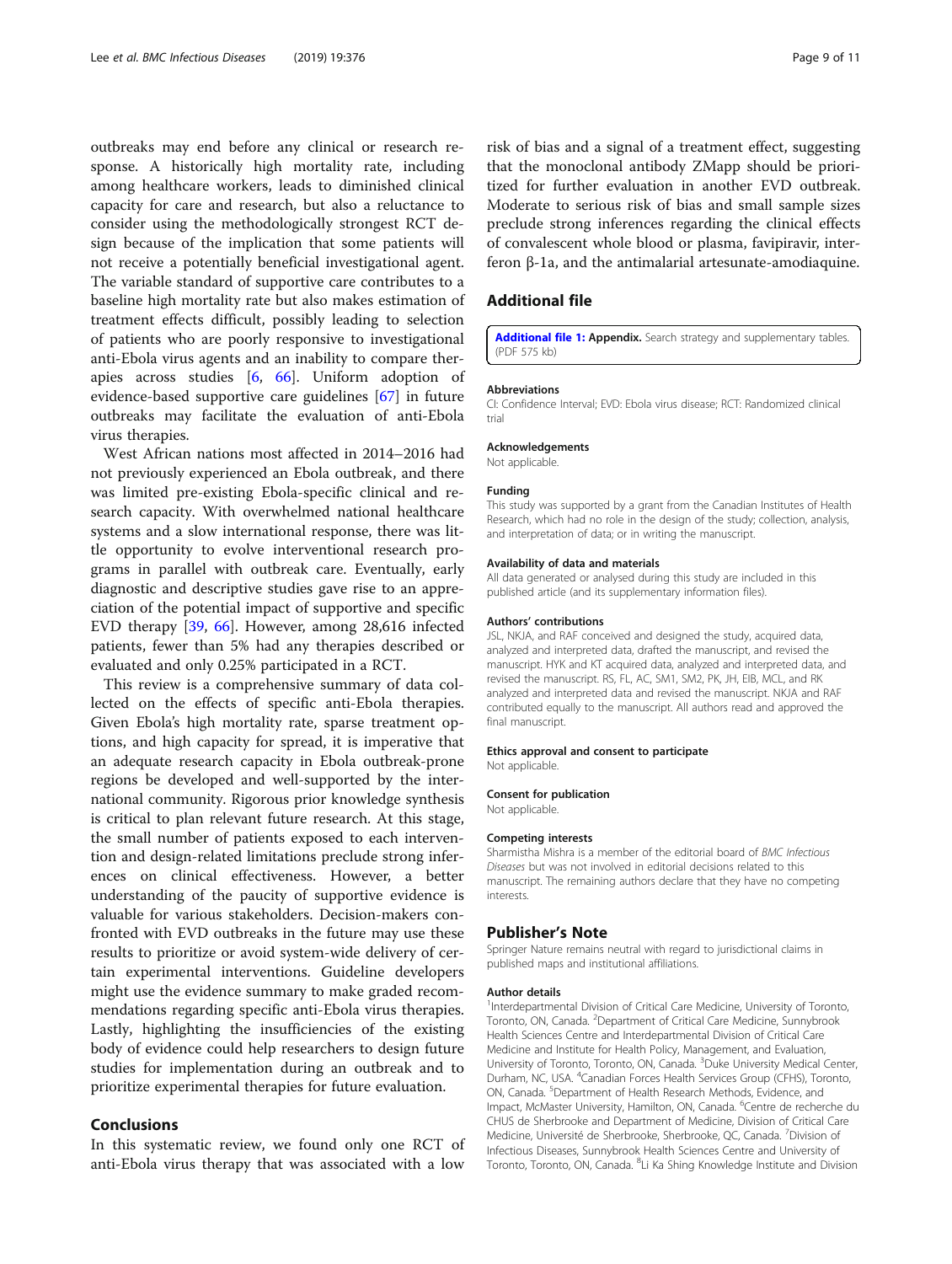<span id="page-9-0"></span>of Infectious Diseases, St. Michael's Hospital and University of Toronto, Toronto, ON, Canada. <sup>9</sup>Department of Paediatrics, University of British Columbia, Vancouver, BC, Canada. 10Department of Critical Care Medicine, Sunnybrook Health Sciences Centre, University of Toronto, Toronto, ON, Canada. 11Division of Infectious Diseases, University of British Columbia, Vancouver, BC, Canada. 12Ministère de la santé, Conakry, Guinea. 13Service de la pédiatrie, l'Hôpital Régional de Kindia, Kindia, Guinea. <sup>14</sup>Division of Critical Care Medicine, Western University, London, ON, Canada.

# Received: 15 August 2018 Accepted: 11 April 2019 Published online: 02 May 2019

#### References

- 1. World Health Organization: Situation Report. Ebola Virus Disease. 10 June 2016. 2017.
- 2. Feldmann H, Geisbert TW. Ebola haemorrhagic fever. Lancet. 2011;377(9768): 849–62.
- 3. Leligdowicz A, Fischer WA 2nd, Uyeki TM, Fletcher TE, Adhikari NK, Portella G, Lamontagne F, Clement C, Jacob ST, Rubinson L, et al. Ebola virus disease and critical illness. Crit Care. 2016;20(1):217.
- 4. Langer M, Checcarelli E, Gottardello D, Giovanella E, Monti G, Rossi N, Scaccabarozzi G, Sisillo E, Turella M, Tagliabue P, et al. Con EMERGENCY contro Ebola in Sierra Leone [Italian]. Ricerca e Pratica. 2015;31(2):61–9.
- 5. Hunt L, Lee JS. Empiric intravenous fluid and electrolyte therapy in patients with Ebola virus disease. Trop Dr. 2016;46(3):148–50.
- 6. Schieffelin JS, Shaffer JG, Goba A, Gbakie M, Gire SK, Colubri A, Sealfon RS, Kanneh L, Moigboi A, Momoh M, et al. Clinical illness and outcomes in patients with Ebola in Sierra Leone. N Engl J Med. 2014;371(22):2092–100.
- 7. Ansumana R, Jacobsen KH, Sahr F, Idris M, Bangura H, Boie-Jalloh M, Lamin JM, Sesay S. Ebola in Freetown area, Sierra Leone--a case study of 581 patients. N Engl J Med. 2015;372(6):587–8.
- Hunt L, Gupta-Wright A, Simms V, Tamba F, Knott V, Tamba K, Heisenberg-Mansaray S, Tamba E, Sheriff A, Conteh S, et al. Clinical presentation, biochemical, and haematological parameters and their association with outcome in patients with Ebola virus disease: an observational cohort study. Lancet Infect Dis. 2015;15(11):1292–9.
- 9. Kreuels B, Wichmann D, Emmerich P, Schmidt-Chanasit J, de Heer G, Kluge S, Sow A, Renne T, Gunther S, Lohse AW, et al. A case of severe Ebola virus infection complicated by gram-negative septicemia. N Engl J Med. 2014; 371(25):2394–401.
- 10. Wolf T, Kann G, Becker S, Stephan C, Brodt HR, de Leuw P, Grunewald T, Vogl T, Kempf VA, Keppler OT, et al. Severe Ebola virus disease with vascular leakage and multiorgan failure: treatment of a patient in intensive care. Lancet. 2015;385(9976):1428–35.
- 11. Sueblinvong V, Johnson DW, Weinstein GL, Connor MJ Jr, Crozier I, Liddell AM, Franch HA, Wall BR, Kalil AC, Feldman M, et al. Critical Care for Multiple Organ Failure Secondary to Ebola virus disease in the United States. Crit Care Med. 2015;43(10):2066–75.
- 12. Johnson DW, Sullivan JN, Piquette CA, Hewlett AL, Bailey KL, Smith PW, Kalil AC, Lisco SJ. Lessons learned: critical care management of patients with Ebola in the United States. Crit Care Med. 2015;43(6):1157–64.
- 13. Connor MJ Jr, Kraft C, Mehta AK, Varkey JB, Lyon GM, Crozier I, Stroher U, Ribner BS, Franch HA. Successful delivery of RRT in Ebola virus disease. J Am Soc Nephrol. 2015;26(1):31–7.
- 14. Haynes RB, McKibbon KA, Wilczynski NL, Walter SD, Werre SR, Hedges T. Optimal search strategies for retrieving scientifically strong studies of treatment from Medline: analytical survey. BMJ. 2005;330(7501):1179.
- 15. Wong SS, Wilczynski NL, Haynes RB. Developing optimal search strategies for detecting clinically sound treatment studies in EMBASE. J Med Libr Assoc. 2006;94(1):41–7.
- 16. ClinicalTrials.gov [[https://clinicaltrials.gov/ct2/home\]](https://clinicaltrials.gov/ct2/home). In. Bethesda, MD: National Library of Medicine.
- 17. ISRCTN Registry [\[https://www.isrctn.com/\]](https://www.isrctn.com/). In. London, UK: BioMed Central.
- 18. Pan African Clinical Trials Registry. In. Tygerberg, South Africa: South African Cochrane Centre. [<https://pactr.samrc.ac.za/>].
- 19. International Clinical Trials Registry Platform (ICTRP). In. Geneva, Switzerland: World Health Organization. [[https://www.who.int/ictrp/en/\]](https://www.who.int/ictrp/en/).
- 20. Higgins JP, Altman DG, Gotzsche PC, Juni P, Moher D, Oxman AD, Savovic J, Schulz KF, Weeks L, Sterne JA, et al. The Cochrane Collaboration's tool for assessing risk of bias in randomised trials. BMJ. 2011;343:d5928.
- 21. Sterne JA, Hernan MA, Reeves BC, Savovic J, Berkman ND, Viswanathan M, Henry D, Altman DG, Ansari MT, Boutron I, et al. ROBINS-I: a tool for assessing risk of bias in non-randomised studies of interventions. BMJ. 2016;355:i4919.
- 22. Higgins JP, Thompson SG, Deeks JJ, Altman DG. Measuring inconsistency in meta-analyses. BMJ. 2003;327(7414):557–60.
- 23. DerSimonian R, Laird N. Meta-analysis in clinical trials. Control Clin Trials. 1986;7(3):177–88.
- 24. PREVAIL II Writing Group, for the Multi-National PREVAIL II Study Team, Davey RT Jr, Dodd L, Proschan MA, Neaton J, Neuhaus Nordwall J, Koopmeiners JS, Beigel J, Tierney J, Lane HC, et al. A Randomized, controlled trial of ZMapp for Ebola virus infection. N Engl J Med. 2016; 375(15):1448–56.
- 25. Dunning J, Sahr F, Rojek A, Gannon F, Carson G, Idriss B, Massaquoi T, Gandi R, Joseph S, Osman HK, et al. Experimental treatment of Ebola virus disease with TKM-130803: a single-arm phase 2 clinical trial. PLoS Med. 2016;13(4):e1001997.
- 26. Sahr F, Ansumana R, Massaquoi TA, Idriss BR, Sesay FR, Lamin JM, Baker S, Nicol S, Conton B, Johnson W, et al. Evaluation of convalescent whole blood for treating Ebola virus disease in Freetown, Sierra Leone. J Infect. 2017;74(3):302–9.
- 27. Konde MK, Baker DP, Traore FA, Sow MS, Camara A, Barry AA, Mara D, Barry A, Cone M, Kaba I, et al. Interferon beta-1a for the treatment of Ebola virus disease: a historically controlled, single-arm proof-of-concept trial. PLoS One. 2017;12(2):e0169255.
- 28. van Griensven J, Edwards T, de Lamballerie X, Semple MG, Gallian P, Baize S, Horby PW, Raoul H, Magassouba N, Antierens A, et al. Evaluation of convalescent plasma for Ebola virus disease in Guinea. N Engl J Med. 2016;374(1):33–42.
- 29. Sissoko D, Laouenan C, Folkesson E, M'Lebing AB, Beavogui AH, Baize S, Camara AM, Maes P, Shepherd S, Danel C, et al. Experimental treatment with Favipiravir for Ebola virus disease (the JIKI trial): a historically controlled, single-arm proof-of-concept trial in Guinea. PLoS Med. 2016;13(3):e1001967.
- 30. Bai CQ, Mu JS, Kargbo D, Song YB, Niu WK, Nie WM, Kanu A, Liu WW, Wang YP, Dafae F, et al. Clinical and Virological characteristics of Ebola virus disease patients treated with Favipiravir (T-705)-Sierra Leone, 2014. Clin Infect Dis. 2016;63(10):1288–94.
- 31. Dunning J, Kennedy SB, Antierens A, Whitehead J, Ciglenecki I, Carson G, Kanapathipillai R, Castle L, Howell-Jones R, Pardinaz-Solis R, et al. Experimental treatment of Ebola virus disease with Brincidofovir. PLoS One. 2016;11(9):e0162199.
- 32. Gignoux E, Azman AS, de Smet M, Azuma P, Massaquoi M, Job D, Tiffany A, Petrucci R, Sterk E, Potet J, et al. Effect of Artesunate-Amodiaquine on mortality related to Ebola virus disease. N Engl J Med. 2016;374(1):23–32.
- 33. Isaacson M, Sureau P, Courteille G, Pattyn SR. Clinical aspects of Ebola virus disease at the Ngaliema hospital, Kinshasa, Zaire, 1976. In: Pattyn SR, editor. Proceedings of an International Colloquium on Ebola Virus Infection and Other Haemorrhagic Fevers held in Antwerp, Belgium, 6–8 December, 1977. Amsterdam: Elsevier / North-Holland Biomedical Press; 1978. p. 22–6.
- 34. Guimard Y, Bwaka MA, Colebunders R, Calain P, Massamba M, De Roo A, Mupapa KD, Kibadi K, Kuvula KJ, Ndaberey DE, et al. Organization of patient care during the Ebola hemorrhagic fever epidemic in Kikwit, Democratic Republic of the Congo, 1995. J Infect Dis. 1999;179(Suppl 1):S268–73.
- 35. Mupapa K, Massamba M, Kibadi K, Kuvula K, Bwaka A, Kipasa M, Colebunders R, Muyembe-Tamfum JJ. Treatment of Ebola hemorrhagic fever with blood transfusions from convalescent patients. International Scientific and Technical Committee. J Infect Dis. 1999; 179(Suppl 1):S18–23.
- 36. Lyon GM, Mehta AK, Varkey JB, Brantly K, Plyler L, McElroy AK, Kraft CS, Towner JS, Spiropoulou C, Stroher U, et al. Clinical care of two patients with Ebola virus disease in the United States. N Engl J Med. 2014;371(25):2402–9.
- 37. Kraft CS, Hewlett AL, Koepsell S, Winkler AM, Kratochvil CJ, Larson L, Varkey JB, Mehta AK, Lyon GM 3rd, Friedman-Moraco RJ, et al. The use of TKM-100802 and convalescent plasma in 2 patients with Ebola virus disease in the United States. Clin Infect Dis. 2015;61(4):496–502.
- 38. Liddell AM, Davey RT Jr, Mehta AK, Varkey JB, Kraft CS, Tseggay GK, Badidi O, Faust AC, Brown KV, Suffredini AF, et al. Characteristics and clinical Management of a Cluster of 3 patients with Ebola virus disease, including the first domestically acquired cases in the United States. Ann Intern Med. 2015;163(2):81–90.
- 39. Uyeki TM, Mehta AK, Davey RT Jr, Liddell AM, Wolf T, Vetter P, Schmiedel S, Grunewald T, Jacobs M, Arribas JR, et al. Clinical Management of Ebola Virus Disease in the United States and Europe. N Engl J Med. 2016;374(7):636–46.
- 40. Dickson SJ, Clay KA, Adam M, Ardley C, Bailey MS, Burns DS, Cox AT, Craig DG, Espina M, Ewington I, et al. Enhanced case management can be